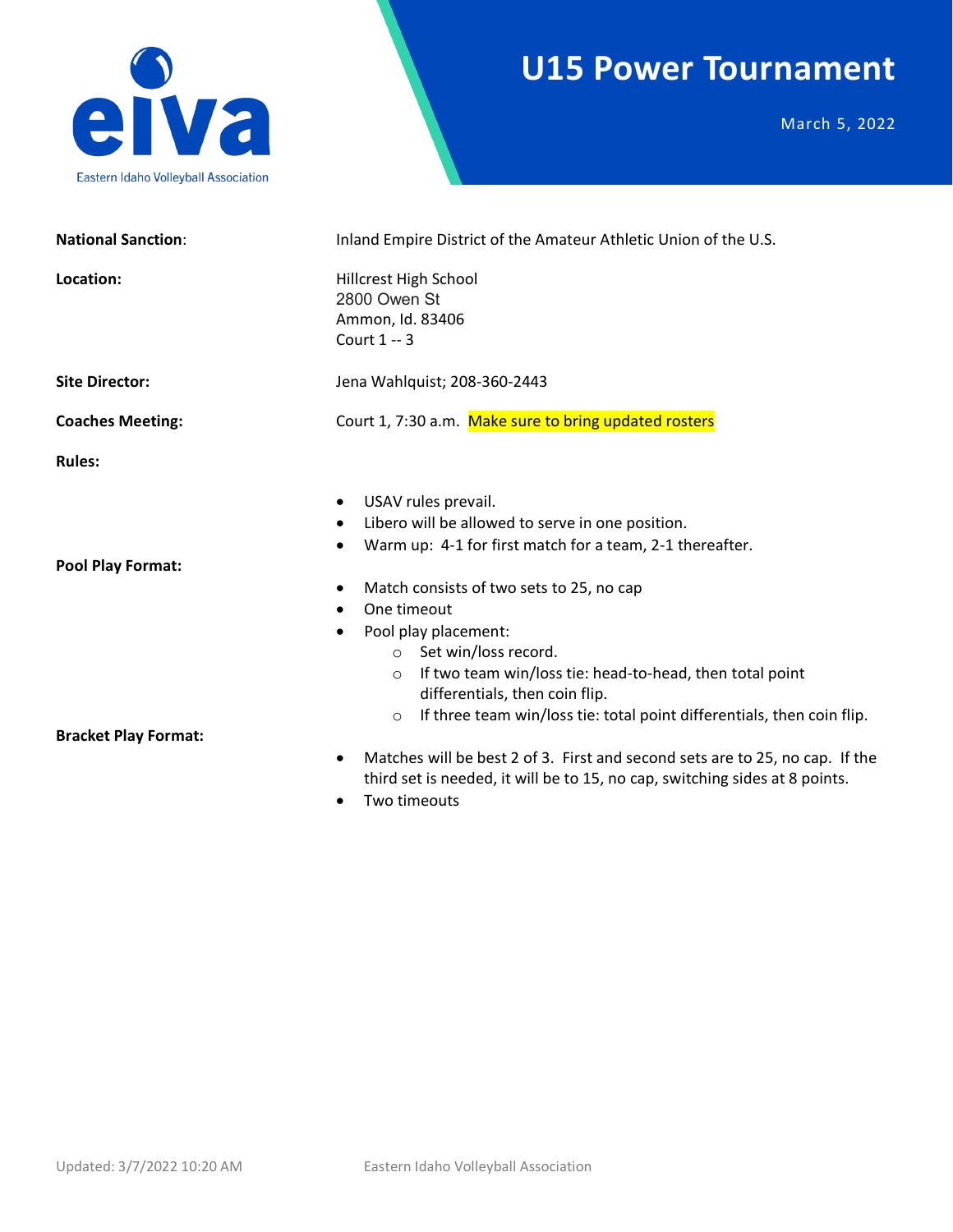# **Pools, Saturday 8 AM**

| Pool A (Court 1)<br>Hillcrest HS Main Gym | Pool B (Court 2)<br>Hillcrest HS Main Gym | Pool C (Court 1)<br>Hillcrest HS Upstairs Gym |
|-------------------------------------------|-------------------------------------------|-----------------------------------------------|
| <b>IMUA Konea</b>                         | Ririe Legends U16 Blue                    | <b>IMUA Marci</b>                             |
| <b>EIVC 15 Kylie</b>                      | <b>Madison Zack</b>                       | <b>SSCVA 15 White</b>                         |
| <b>ID Peak 15 Aaron</b>                   | <b>IMUA Carriann</b>                      | <b>Shelley Gillespie</b>                      |
| <b>Shelley 14 Leckington</b>              | Declo 9th                                 | <b>JEV 15</b>                                 |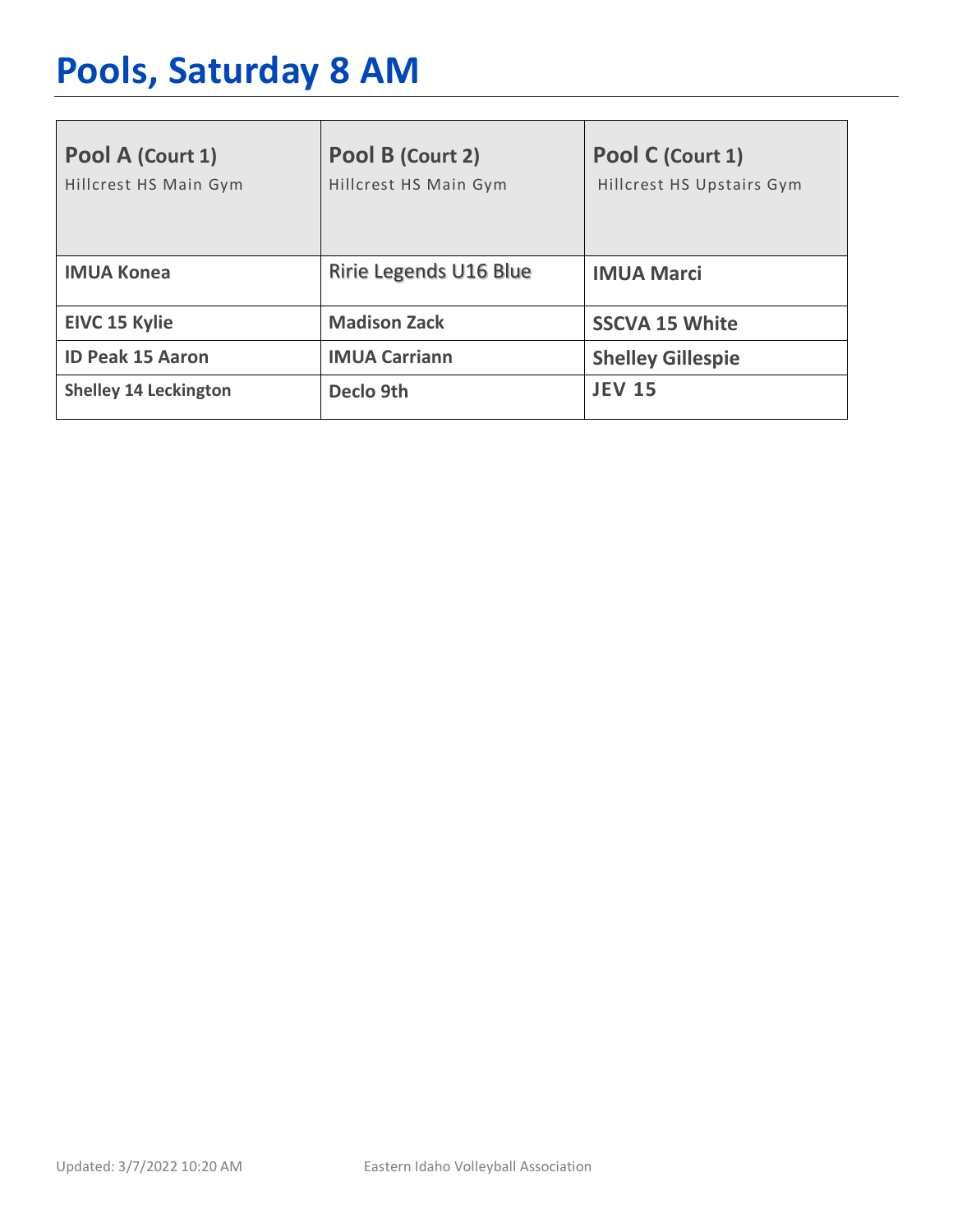## **Pool Play, 4 Teams**

*Matches consist of two sets to 25, no cap.*

*Pool place is determined by win/loss record. In the event a two-team tiebreaker is needed, use head-to-head result, then total point differentials, then a coin flip. In the event a three-team tiebreaker is needed, use total point differentials, then a coin flip.*

*Point differential is the point difference in a set score between two teams. For example, if team 1 wins a set over team 3 by a score of 25-20, record +5 for team 1 and -5 for team 3. At the end of pool play, sum the point differentials for each team to get a total point differential amount.* 

|        | <b>Team Name</b> | <b>Wins</b> | <b>Losses</b> | <b>Point Differentials</b> | <b>Total</b> | Place |
|--------|------------------|-------------|---------------|----------------------------|--------------|-------|
| Team 1 |                  |             |               |                            |              |       |
| Team 2 |                  |             |               |                            |              |       |
| Team 3 |                  |             |               |                            |              |       |
| Team 4 |                  |             |               |                            |              |       |

|                                        | Match $2 \times 4(1)$ Scores:              |
|----------------------------------------|--------------------------------------------|
|                                        |                                            |
|                                        | Match $4 \quad 2 \text{ vs } 3(1)$ Scores: |
| Match 5 $3$ vs 4 (2) Scores:           |                                            |
| Match $6 \t1 \text{ vs } 2(4)$ Scores: |                                            |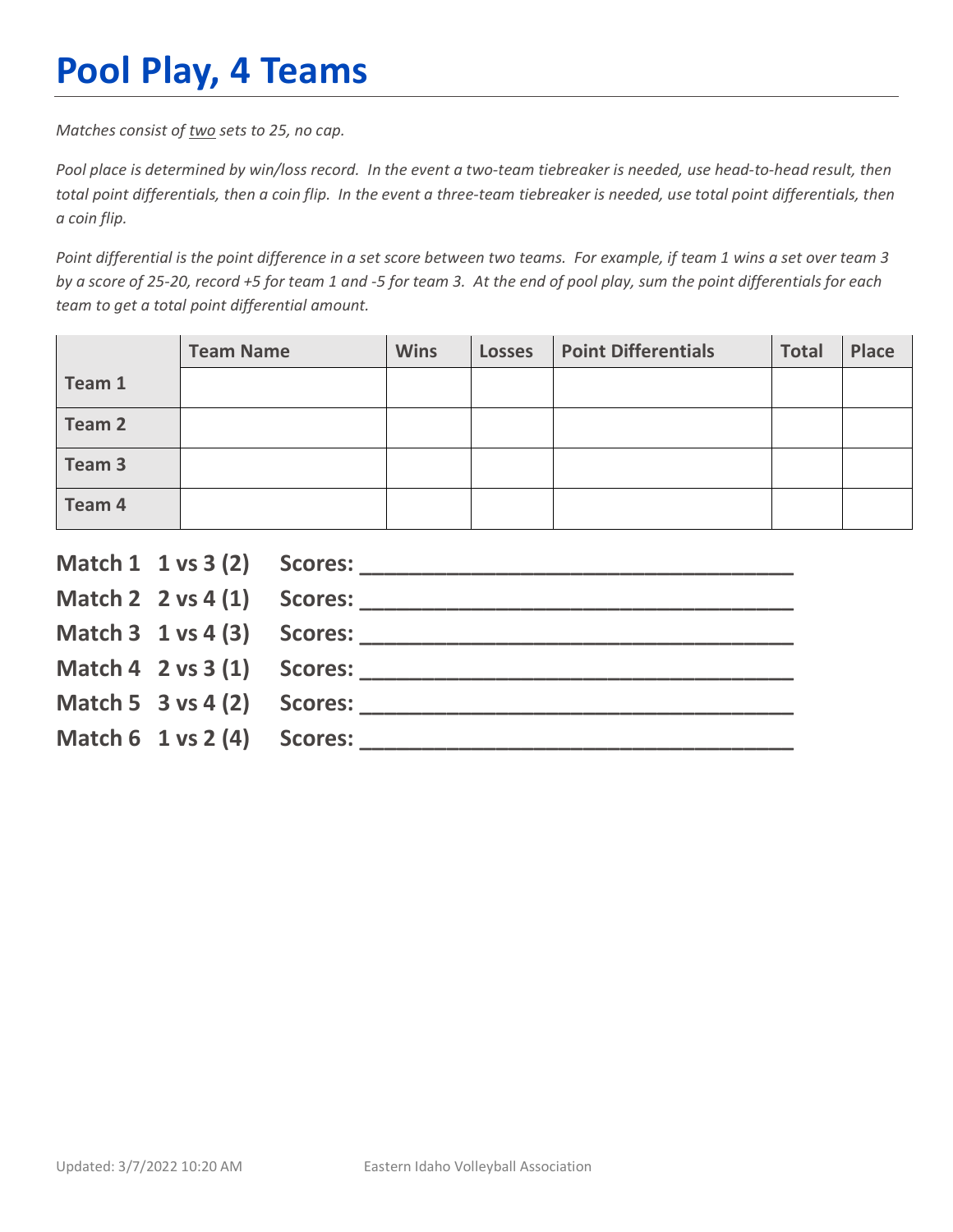## **Pool Play, 3 Teams**

*Matches consist of three sets to 25, no cap.*

*Pool place is determined by win/loss record. In the event a two-team tiebreaker is needed, use head-to-head result, then total point differentials, then a coin flip. In the event a three-team tiebreaker is needed, use total point differentials, then a coin flip.*

*Point differential is the point difference in a set score between two teams. For example, if team 1 wins a set over team 3 by a score of 25-20, record +5 for team 1 and -5 for team 3. At the end of pool play, sum the point differentials for each team to get a total point differential amount.* 

|        | <b>Team Name</b> | <b>Wins</b> | <b>Losses</b> | <b>Point Differentials</b> | <b>Total</b> | Place |
|--------|------------------|-------------|---------------|----------------------------|--------------|-------|
| Team 1 |                  |             |               |                            |              |       |
| Team 2 |                  |             |               |                            |              |       |
| Team 3 |                  |             |               |                            |              |       |

| Match 1 1 vs 3 (2) Scores:             |  |
|----------------------------------------|--|
| Match 2 $2 \text{ vs } 3(1)$ Scores:   |  |
| Match $3 \t1 \text{ vs } 2(3)$ Scores: |  |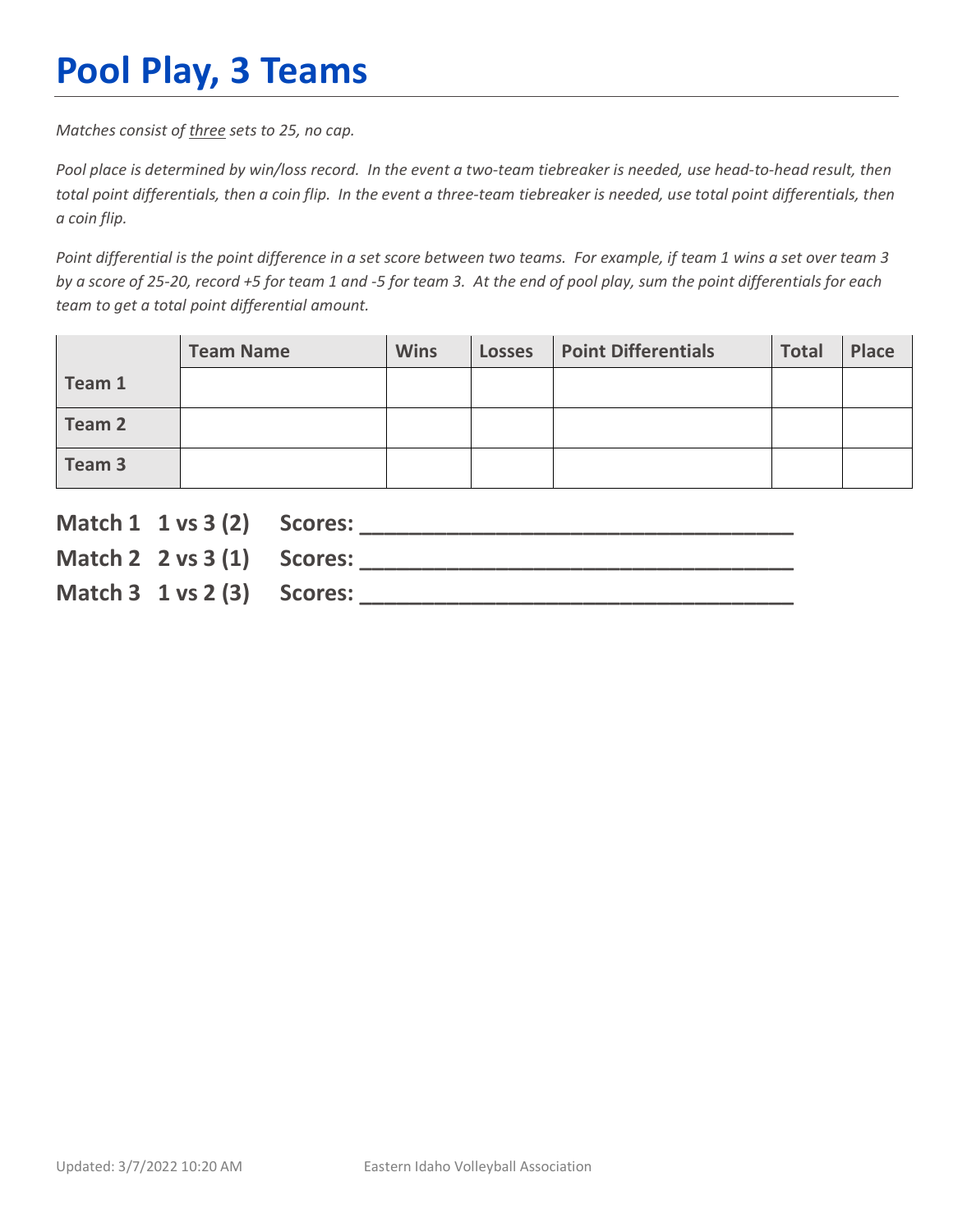# **Bracket Seeding**

*Teams are seeded by their pool place and number of pool play wins. When a tiebreaker is needed, use total point differentials, then a coin flip*

#### **1st Place Teams**

| Pool | <b>Team Name</b> | <b>Total Points</b> | Seeding (1-3) |
|------|------------------|---------------------|---------------|
| n    |                  |                     |               |
|      |                  |                     |               |
|      |                  |                     |               |

#### **2nd Place Teams**

| Pool         | Team Name | <b>Total Points</b> | Seeding (4-6) |
|--------------|-----------|---------------------|---------------|
| $\mathsf{H}$ |           |                     |               |
| В            |           |                     |               |
|              |           |                     |               |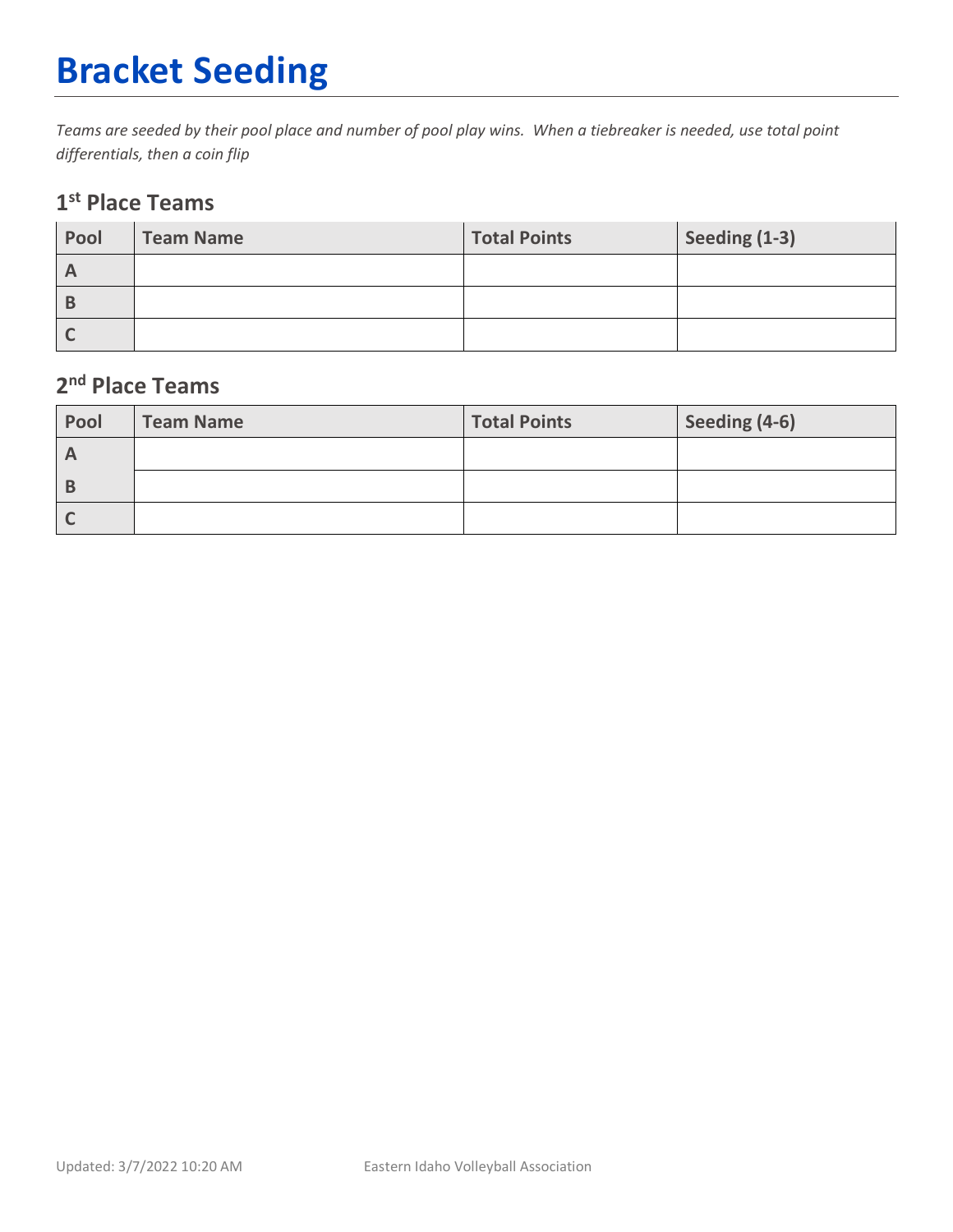## **Bracket Seeding**

#### **3rd Place Teams**

| Pool | Team Name | <b>Total Points</b> | Seeding (7-9) |
|------|-----------|---------------------|---------------|
|      |           |                     |               |
|      |           |                     |               |
|      |           |                     |               |

#### **4th Place Teams**

| Pool         | <b>Team Name</b> | <b>Total Points</b> | <b>Seeding (10-12)</b> |
|--------------|------------------|---------------------|------------------------|
| $\mathsf{A}$ |                  |                     |                        |
| B            |                  |                     |                        |
|              |                  |                     |                        |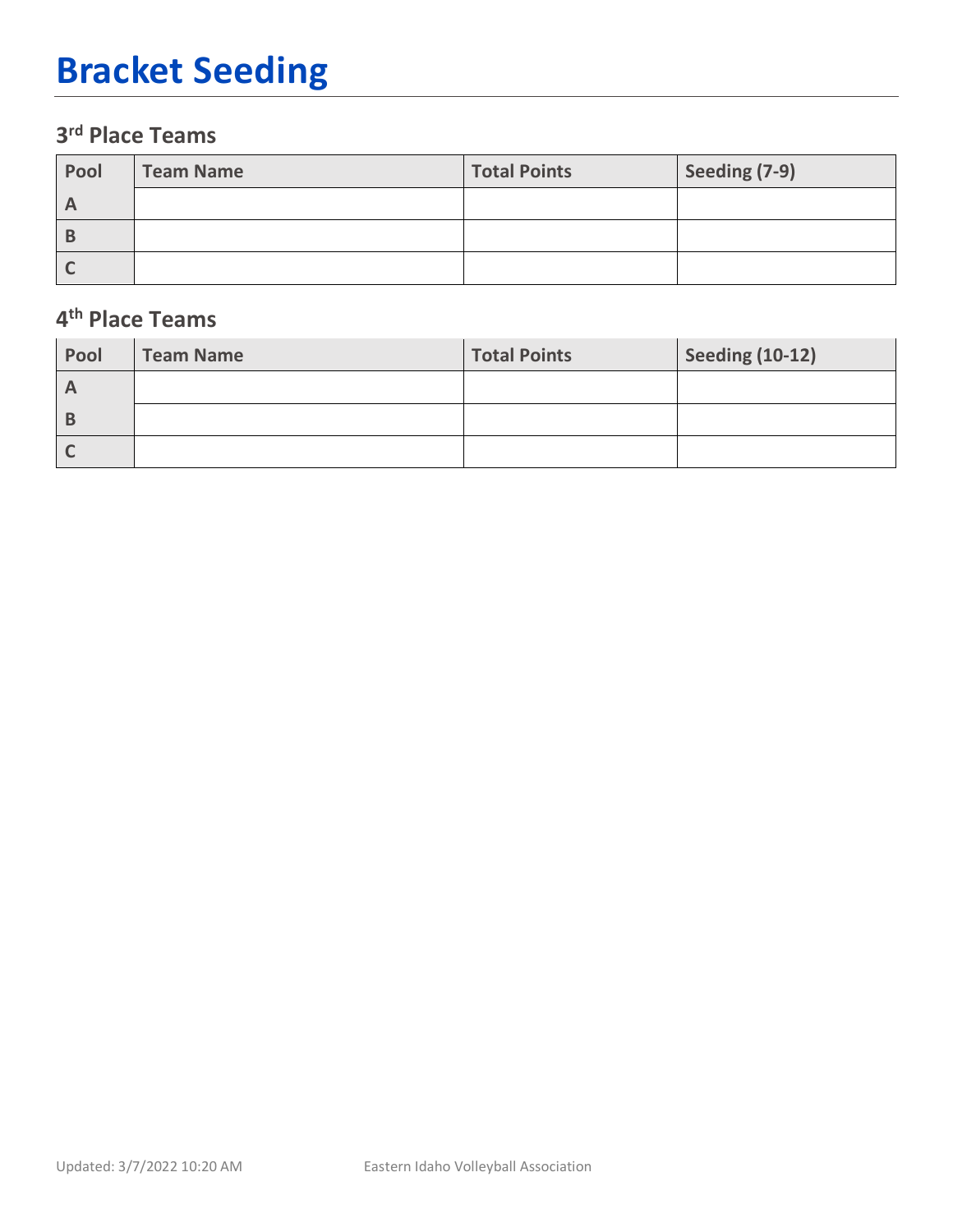### **Gold Bracket Championship**

#### **Hillcrest HS-Main Gym**

| $(1)$ JEV 15             |                          |                      |                   |
|--------------------------|--------------------------|----------------------|-------------------|
| Match 1, Ct. 1           | <b>JEV 15</b>            |                      |                   |
| Ref: 5                   |                          |                      |                   |
| 25-17, 25-10             |                          |                      |                   |
| (8) EIVC 15 Kylie        |                          |                      |                   |
|                          | Match 5, Ct. 1           | <b>JEV 15</b>        |                   |
|                          | Ref: Loser Match 3       |                      |                   |
| (4) Ririe Legends U16    | 23-25, 25-22, 15-13      |                      |                   |
| Blue                     |                          |                      |                   |
| Match 3, Ct. 1           | Shelley 14 Lexington     |                      |                   |
| Ref: Loser Match 1       |                          |                      |                   |
| 11-15, 10-25             |                          |                      |                   |
| (5) Shelley 14 Lexington |                          |                      |                   |
|                          |                          | Match 7, Ct. 1       | <b>IMUA Konea</b> |
|                          |                          | Ref: Loser Match 5/6 |                   |
| (3) IMUA Konea           |                          | 24-26, 25-12, 11-15  |                   |
| Match 4, Ct. 2           | <b>IMUA Konea</b>        |                      |                   |
| Ref: Loser Match 2       |                          |                      |                   |
| 25-15, 25-20             |                          |                      |                   |
| (6) SSCVA 15 White       |                          |                      |                   |
|                          | Match 6, Ct. 2           | <b>IMUA Konea</b>    |                   |
|                          | Ref: Loser Match 4       |                      |                   |
| (2) Declo 9th            | 25-13, 25-15             |                      |                   |
| Match 2, Ct. 2           | <b>Shelley Gillespie</b> |                      |                   |
| Ref: 6                   |                          |                      |                   |
| 18-25, 18-25             |                          |                      |                   |
|                          |                          |                      |                   |